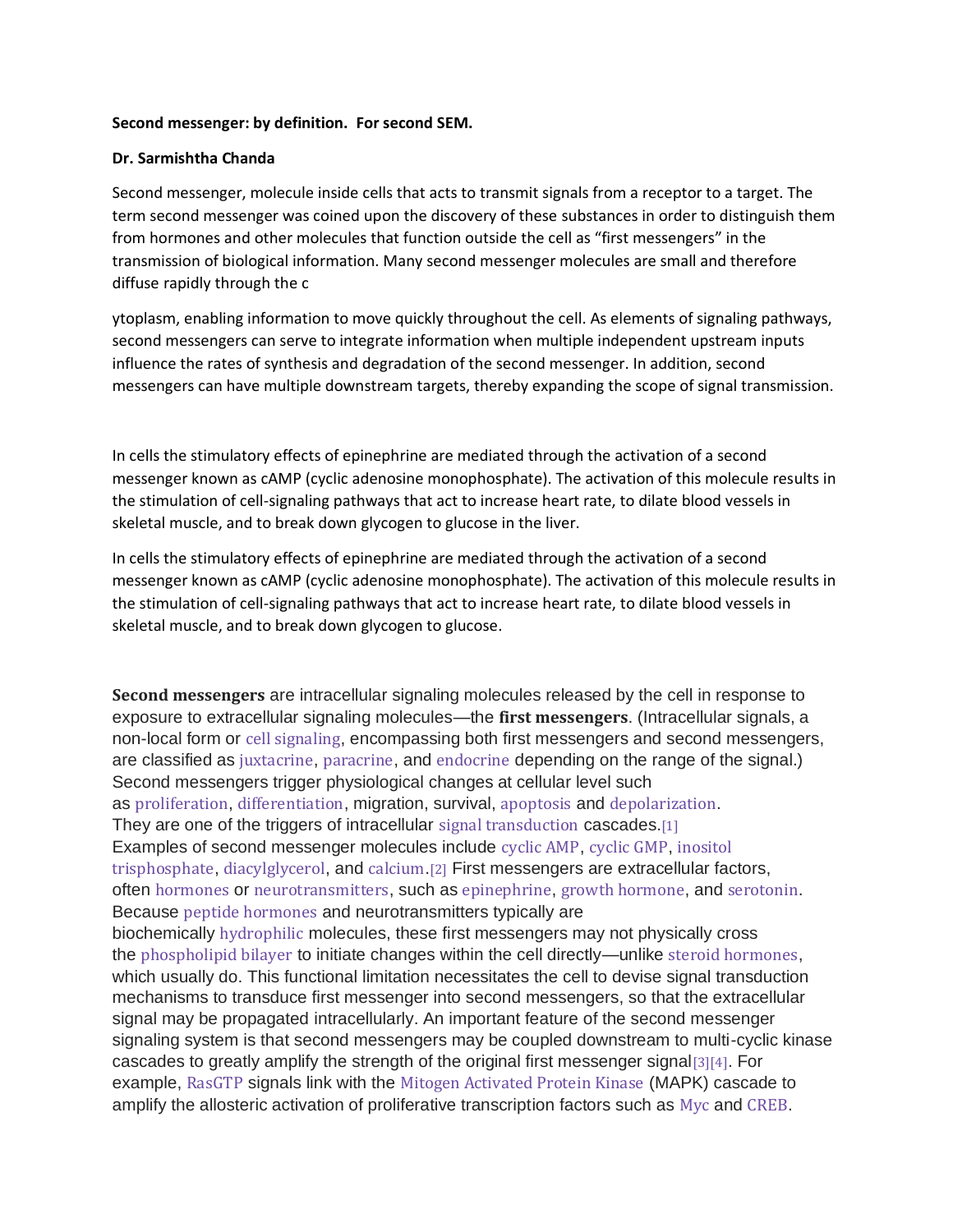Earl Wilbur [Sutherland,](https://en.m.wikipedia.org/wiki/Earl_Wilbur_Sutherland,_Jr.) Jr., discovered second messengers, for which he won the 1971 [Nobel](https://en.m.wikipedia.org/wiki/Nobel_Prize_in_Physiology_or_Medicine) Prize in [Physiology](https://en.m.wikipedia.org/wiki/Nobel_Prize_in_Physiology_or_Medicine) or Medicine. Sutherland saw that [epinephrine](https://en.m.wikipedia.org/wiki/Epinephrine) would stimulate the liver to convert [glycogen](https://en.m.wikipedia.org/wiki/Glycogen) to [glucose](https://en.m.wikipedia.org/wiki/Glucose) (sugar) in liver cells, but epinephrine alone would not convert glycogen to glucose. He found that epinephrine had to trigger a second messenger, [cyclic](https://en.m.wikipedia.org/wiki/Cyclic_AMP) AMP, for the liver to convert glycogen to glucose. [\[5\]](https://en.m.wikipedia.org/wiki/Second_messenger_system#cite_note-Campbell-5) The mechanisms were worked out in detail by Martin [Rodbell](https://en.m.wikipedia.org/wiki/Martin_Rodbell) and Alfred G. [Gilman](https://en.m.wikipedia.org/wiki/Alfred_G._Gilman), who won the 1994 Nobel Prize[\[6\]](https://en.m.wikipedia.org/wiki/Second_messenger_system#cite_note-6)[\[7\]](https://en.m.wikipedia.org/wiki/Second_messenger_system#cite_note-7). Secondary messenger systems can be synthesized and activated by enzymes, for example, the cyclases that synthesize cyclic [nucleotides](https://en.m.wikipedia.org/wiki/Cyclic_nucleotide), or by opening of ion [channels](https://en.m.wikipedia.org/wiki/Ion_channel) to allow influx of metal ions, for example Ca2+ [signaling](https://en.m.wikipedia.org/wiki/Calcium_signaling). These small molecules bind and activate protein kinases, ion channels, and other proteins, thus continuing the signaling cascade.

Common mechanisms of second messenger system[sEdit](https://en.m.wikipedia.org/w/index.php?title=Second_messenger_system&action=edit§ion=2)



General Schematic of Second Messenger Mechanism

There are several different secondary messenger systems [\(cAMP](https://en.m.wikipedia.org/wiki/Cyclic_adenosine_monophosphate) system, [phosphoinositol](https://en.m.wikipedia.org/wiki/Phosphatidylinositol_4,5-bisphosphate) system, and [arachidonic](https://en.m.wikipedia.org/wiki/Arachidonic_acid) acid system), but they all are quite similar in overall mechanism, although the substances involved and overall effects can vary.

In most cases, a [ligand](https://en.m.wikipedia.org/wiki/Ligand_(biochemistry)) binds to a membrane-spanning [receptor](https://en.m.wikipedia.org/wiki/Receptor_protein) protein molecule. The binding of a ligand to the receptor causes a conformation change in the receptor. This conformation change can affect the activity of the receptor and result in the production of active second messengers. In the case of G [protein-coupled](https://en.m.wikipedia.org/wiki/G_protein-coupled_receptors) receptors, the conformation change exposes a binding site for a *[G](https://en.m.wikipedia.org/wiki/G-protein)[protein](https://en.m.wikipedia.org/wiki/G-protein)*. The G-protein (named for the [GDP](https://en.m.wikipedia.org/wiki/Guanosine_diphosphate) and [GTP](https://en.m.wikipedia.org/wiki/Guanosine_triphosphate) molecules that bind to it) is bound to the inner membrane of the cell and consists of three subunits: alpha, beta and gamma. The G-protein is known as the ["transducer.](https://en.m.wikipedia.org/wiki/Signal_transduction)"

When the G-protein binds with the receptor, it becomes able to exchange a GDP (guanosine diphosphate) molecule on its alpha subunit for a GTP (guanosine triphosphate) molecule. Once this exchange takes place, the alpha subunit of the G-protein transducer breaks free from the beta and gamma subunits, all parts remaining membrane-bound. The alpha subunit, now free to move along the inner membrane, eventually contacts another membrane-bound [protein](https://en.m.wikipedia.org/wiki/Protein) - the "primary effector."

The primary effector then has an action, which creates a signal that can diffuse within the cell. This signal is called the "second (or secondary) messenger." The secondary messenger may then activate a "secondary effector" whose effects depend on the particular secondary messenger system.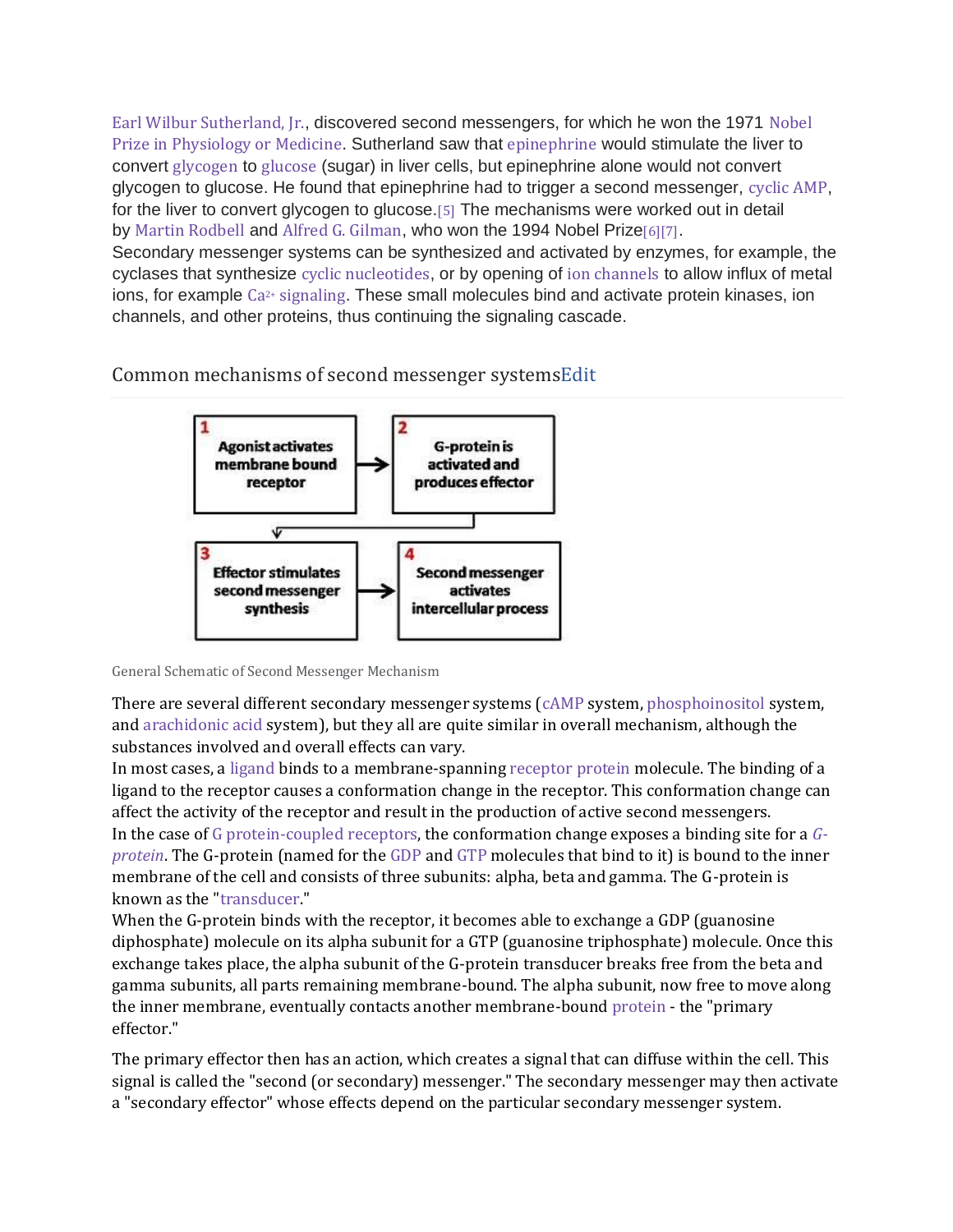[Calcium](https://en.m.wikipedia.org/wiki/Calcium_in_biology) ions are one type of second messengers and are responsible for many important physiological functions including muscle [contraction,](https://en.m.wikipedia.org/wiki/Muscle_contraction) [fertilization,](https://en.m.wikipedia.org/wiki/Fertilisation) and neurotransmitter release. The ions are normally bound or stored in intracellular components (such as the [endoplasmic](https://en.m.wikipedia.org/wiki/Endoplasmic_reticulum) [reticulum\(ER\)\)](https://en.m.wikipedia.org/wiki/Endoplasmic_reticulum) and can be released during signal transduction. The enzyme [phospholipase](https://en.m.wikipedia.org/wiki/Phospholipase_C) [C](https://en.m.wikipedia.org/wiki/Phospholipase_C) produces [diacylglycerol](https://en.m.wikipedia.org/wiki/Diglyceride) and inositol [trisphosphate,](https://en.m.wikipedia.org/wiki/Inositol_trisphosphate) which increases calcium ion permeability into the membrane. Active G-protein open up calcium channels to let calcium ions enter the plasma membrane. The other product of phospholipase C, diacylglycerol, activates [protein](https://en.m.wikipedia.org/wiki/Protein_kinase_C) kinase C, which assists in the activation of cAMP (another second messenger).

## Calcium Ion as a Second Messenger With Special Reference to Excitation-Contraction Coupling

Calcium ion (Ca(2+)) plays an important role in stimulus-response reactions of cells as a second messenger. This is done by keeping cytoplasmic Ca(2+) concentration low at rest and by mobilizing Ca(2+) in response to stimulus, which in turn activates the cellular reaction. The role of Ca(2+) as a second messenger was first discovered in excitation-contraction coupling of skeletal muscle. The history of the discovery was reviewed. Characteristics of Ca(2+) as a second messenger, diversity of target molecules, capability of rapid and massive mobilization and also of oscillatory mobilization, tendency toward localization, and on the other side, ability to cause generalized cell response were described. The possible bases for these characteristics was discussed. Ca(2+) itself induces release of Ca(2+) from the sarcoplasmic reticulum  $(Ca(2+)$ -induced  $Ca(2+)$  release  $[CICR]$ ). The  $Ca(2+)$  release channel, ryanodine receptor, incorporated into lipid bilayer shows CICR activity. Ca(2+) release induced by inositol trisphosphate also has an apparent CICR nature. The significance of CICR or apparent CICR with its inherently regenerative nature in physiological contractions of skeletal, cardiac, and smooth muscles was discussed.

## Membrane Depolarization Increases Ryanodine Sensitivity to Ca2+ Release to the Cytosol in L6 Skeletal Muscle Cells: Implications for Excitation-Contraction Coupling

The dihydropyridine receptor in the plasma membrane and the ryanodine receptor in the sarcoplasmic reticulum are known to physically interact in the process of excitation-contraction coupling. However, the mechanism for subsequent Ca(2+) release through the ryanodine receptor is unknown. Our lab has previously presented evidence that the dihydropyridine receptor and ryanodine receptor combine as a channel for the entry of Ca(2+) under resting conditions, known as store operated calcium entry. Here, we provide evidence that depolarization during excitation-contraction coupling causes the dihydropyridine receptor to disengage from the ryanodine receptor. The newly freed ryanodine receptor can then transport Ca(2+) from the sarcoplasmic reticulum to the cytosol. Experimentally, this should more greatly expose the ryanodine receptor to exogenous ryanodine. To examine this hypothesis, we titrated L6 skeletal muscle cells with ryanodine in resting and excited (depolarized) states. When L6 muscle cells were depolarized with high potassium or exposed to the dihydropyridine receptor